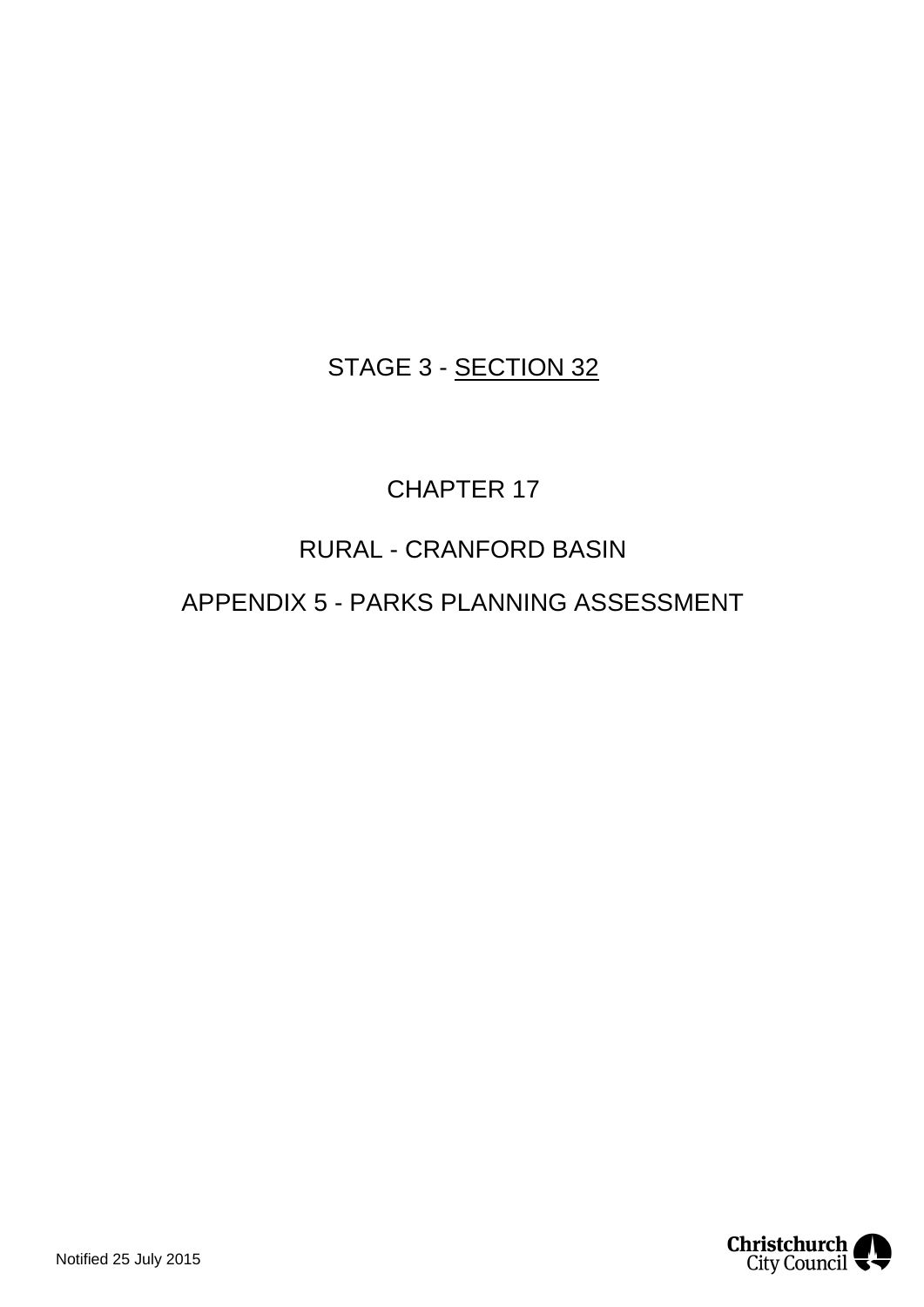# **Christchurch City Council Assets and Networks**

## **Memorandum (updated)**

| Date: | 27 March 2015 (updated)                                         |
|-------|-----------------------------------------------------------------|
| From: | Peter Barnes (Senior Planner: Open Space)                       |
| To:   | Rachel Annan, Kimberly Rolton and Ivan Thomson                  |
| Re:   | Cranford Basin Residential Proposal - Parks Planning Assessment |
| TRIM: | 15/374895                                                       |
|       |                                                                 |

**\_\_\_\_\_\_\_\_\_\_\_\_\_\_\_\_\_\_\_\_\_\_\_\_\_\_\_\_\_\_\_\_\_\_\_\_\_\_\_\_\_\_\_\_\_\_\_\_\_\_\_\_\_\_\_**

#### **Introduction**

I have prepared this initial parks planning assessment, based upon the assumption of a 50ha area, containing 500 lots.

Upon further details and confirmation, and an understanding of where the blue water network and transport network will be located, I will be able to refine this assessment.

**Public Open Space Strategy**

The Public Open Space Strategy (2010) outlines the provision of best practice parks planning. The Public Open Space Strategy states that per 1000 people (in any proposed area), 1 ha of Neighbourhood Park is required and 3.5 ha of Sports Park is required.

Based on information provided: 500 lots, x 2.2 people (estimated) = 1100 new future population for Cranford Basin. This being the case, to maintain a reasonable parks 'level of service' for the future residents, and as per the POSS (2010) the following park areas are required:

- Approx. 1.1 ha of Neighbourhood Parks
- Approx. 3.6 ha Sports Park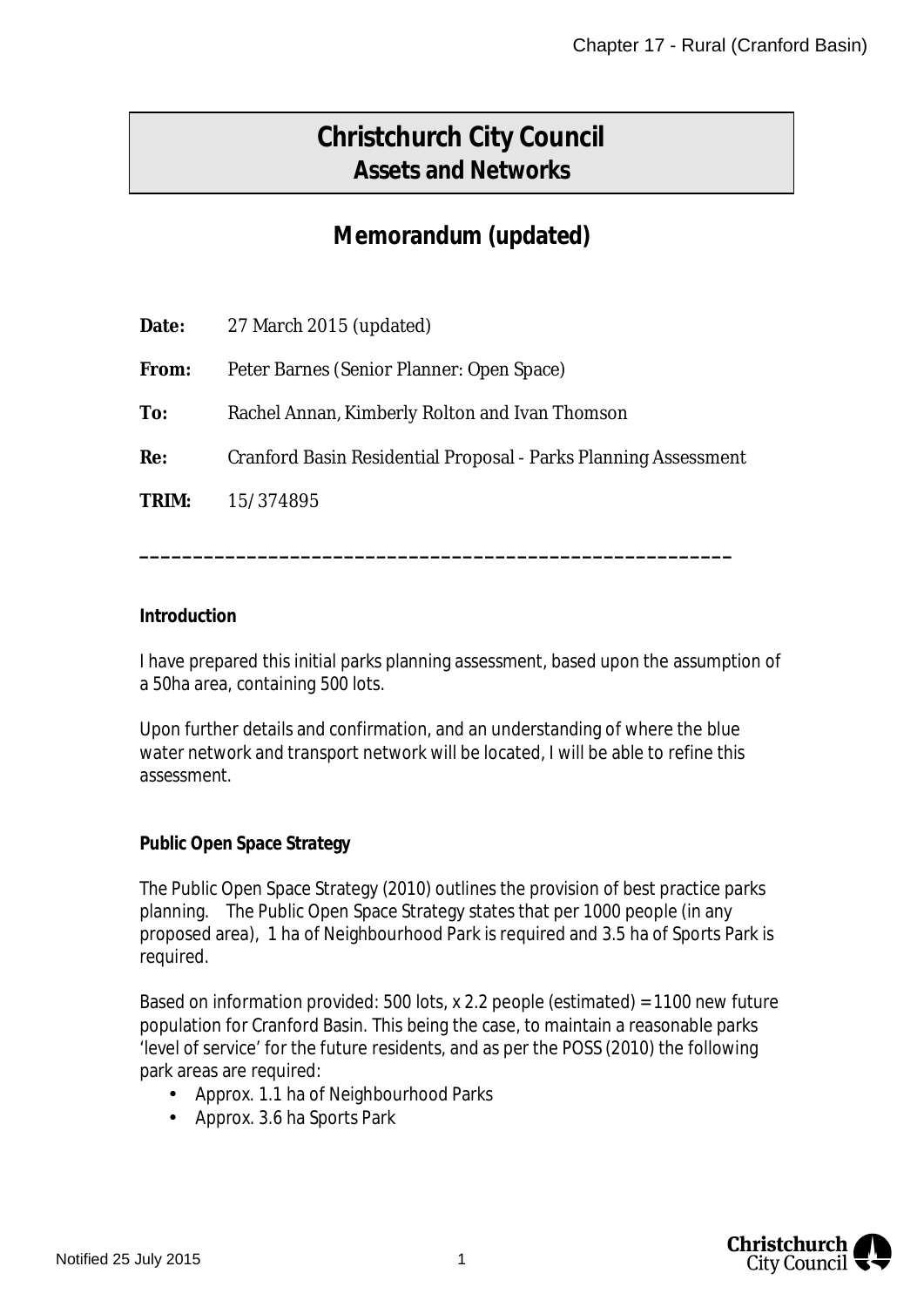### **Neighbourhood Parks**

Neighbourhood Parks are the first priority for using DC funds. Neighbourhood parks are typically 3000-4000m2, and typically have playground equipment, fencing, seating, landscaping etc, and should be no more than 400m away from 90% of proposed lots.

Neighbourhood Park land should mostly be usable sized park land (i.e. square/rectangular, suitable for informal running around/ball games etc). Neighbourhood Park land should be of suitable drainage, topography and amenity/character.

#### **Recommendation**

Three Neighbourhood Parks are recommended. Specific locations are marked up in red on an attached site map, and are described below:

1. Increase the size of Shearer Park. Add an additional 2000m2 to the eastern side of Shearer Park.

2. A new 3000m2 Neighbourhood Park south of the industrial area, and in between the motorway designation and Cranford St. This should adjoin the detention basin, to give the park a good setting.

3. A new 4000m2 Neighbourhood Park to the south of the detention basin.

It is noted that Rutland Reserve, which adjoins the proposed residential area, is a large park at 22,000m2, and will provide park land for future Cranford Basin residents.

A Sports Park is not required within the Cranford Basin area. Councils Recreation Planners recommend that instead, a cash contribution from DCs should be taken to enhance existing Sports Park facilities in adjacent areas. It is noted that Council's Draft Sports Land Plan promotes enhancing existing Sports Parks, rather than creating new additional Sports Parks.

#### **Development Contributions Policy**

Care needs to be taken to ensure a proposed parks can be paid for by the DCs that Council will receive from the developer (pursuant to the DCs policy). It is noted that Council does not have additional funding to purchase additional recreation reserves that may be proposed, and which the DCs cannot provide for/afford.

**Conclusion**